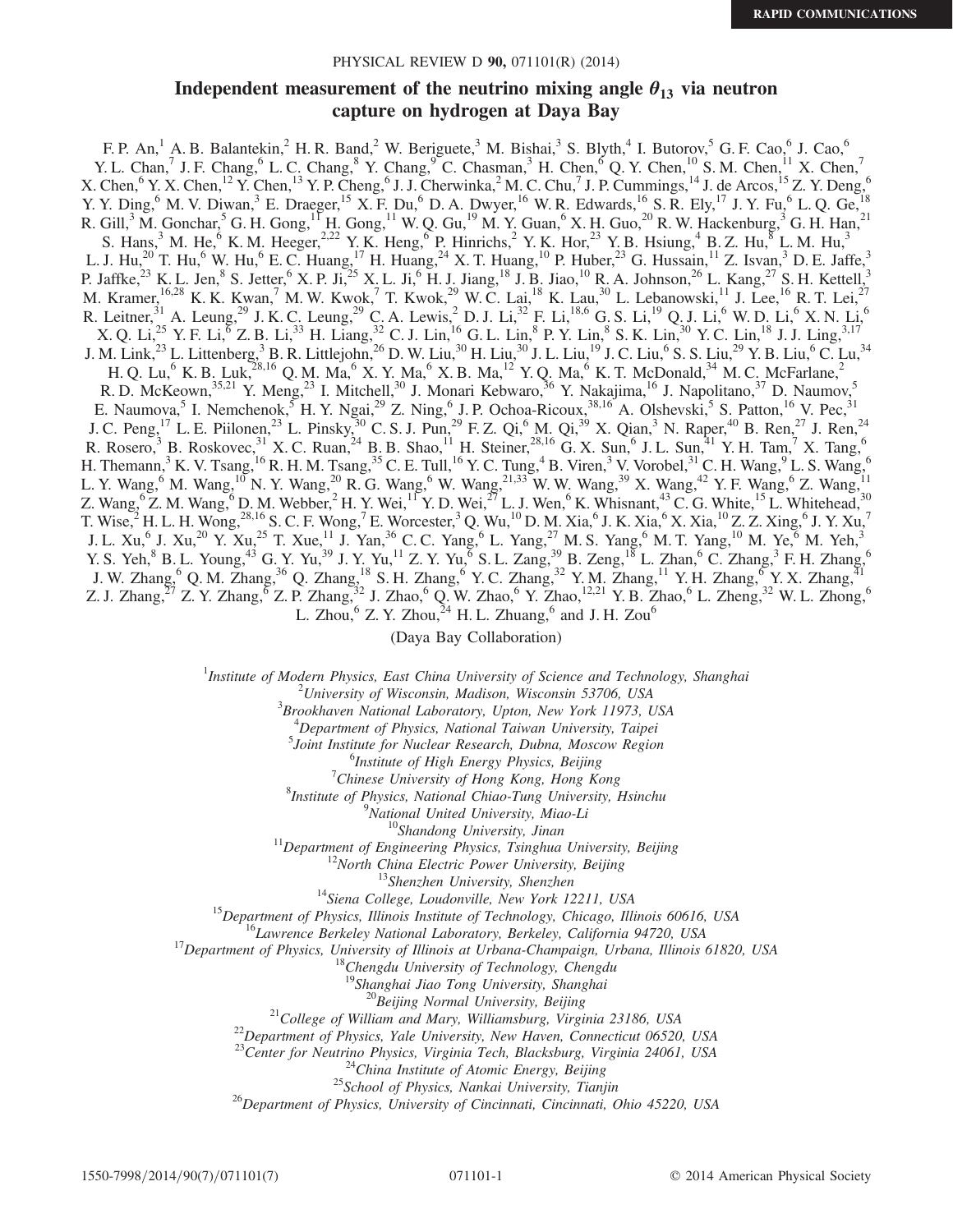### F. P. AN *et al.* PHYSICAL REVIEW D **90**, 071101(R) (2014)

<sup>27</sup>Dongguan University of Technology, Dongguan<br><sup>28</sup>Department of Physics, University of California, Berkeley, California 94720, USA<br><sup>29</sup>Department of Physics, The University of Hong Kong, Hong Kong<br><sup>30</sup>Department of Phys

<sup>34</sup>Joseph Henry Laboratories, Princeton University, Princeton, New Jersey 08544, USA<br><sup>35</sup>California Institute of Technology, Pasadena, California 91125, USA<br><sup>36</sup>Xi'an Jiaotong University, Xi'an<br><sup>37</sup>Department of Physics,

Philadelphia, Pennsylvania 19122, USA<br><sup>38</sup>Instituto de Física, Pontificia Universidad Católica de Chile, Santiago, Chile<br><sup>39</sup>Nanjing University, Nanjing<br><sup>40</sup>Department of Physics, Applied Physics, and Astronomy, Rensselaer

Troy, New York 12180, USA<br><sup>41</sup>China Guangdong Nuclear Power Group, Shenzhen<br><sup>42</sup>College of Electronic Science and Engineering, National University of Defense Technology, Changsha<br><sup>43</sup>Iowa State University, Ames, Iowa 50011

(Received 24 June 2014; published 3 October 2014)

A new measurement of the  $\theta_{13}$  mixing angle has been obtained at the Daya Bay Reactor Neutrino Experiment via the detection of inverse beta decays tagged by neutron capture on hydrogen. The antineutrino events for hydrogen capture are distinct from those for gadolinium capture with largely different systematic uncertainties, allowing a determination independent of the gadolinium-capture result and an improvement on the precision of the  $\theta_{13}$  measurement. With a 217-day antineutrino data set obtained with six antineutrino detectors and from six 2.9  $GW<sub>th</sub>$  reactors, the rate deficit observed at the far hall is interpreted as  $\sin^2 2\theta_{13} = 0.083 \pm 0.018$  in the three-flavor oscillation model. When combined with the gadolinium-capture result from Daya Bay, we obtain  $\sin^2 2\theta_{13} = 0.089 \pm 0.008$  as the final result for the six-antineutrino-detector configuration of the Daya Bay experiment.

DOI: [10.1103/PhysRevD.90.071101](http://dx.doi.org/10.1103/PhysRevD.90.071101) PACS numbers: 14.60.Pq, 13.15.+g, 28.50.Hw, 29.40.Mc

Neutrino oscillations are described by the three angles  $(\theta_{13}, \theta_{23}, \theta_{12})$  and phase (δ) of the Pontecorvo-Maki-Nakagawa-Sakata matrix [\[1,2\]](#page-6-0). Recent results [3–[7\]](#page-6-1) have established that  $\theta_{13}$  is nonzero, as had been indicated by accelerator and reactor neutrino experiments [8–[14\]](#page-6-2). Accurate and precise knowledge of  $\theta_{13}$  is essential to forthcoming experiments to determine the neutrino mass hierarchy and to search for CP violation in the lepton sector [\[15\]](#page-6-3). Definite  $\theta_{13}$  results were obtained by measuring the changes of reactor antineutrino rates and spectra at multiple sites via the inverse-beta decay (IBD) reaction,  $\bar{\nu}_e + p \rightarrow e^+ + n$ , in which the prompt  $e^+$  signal is tagged by the delayed ∼8 MeV γ-cascade signal from neutron capture on gadolinium (nGd) [\[3](#page-6-1)–6]. In this paper, with comparable statistics as the nGd case, a new measurement obtained by tagging the delayed 2.2 MeV  $\gamma$  from neutron capture on hydrogen (nH) [\[14,16,17\]](#page-6-4) at Daya Bay is presented. New analysis approaches have been developed to meet the challenges associated with the higher background, longer neutron capture time ( $\sim$ 200 μs), and a lower energy  $\gamma$  ray from neutron capture for nH IBD events. This nH analysis provides an independent measurement of  $\sin^2 2\theta_{13}$ , and leads to an improved precision on the  $\theta_{13}$ mixing angle when combined with the nGd result obtained from the same period of the six-antineutrino-detector (AD) configuration [\[6\].](#page-6-5) The inclusion of nH capture results will improve the ultimate precision of Daya Bay for both  $\theta_{13}$  and the  $\bar{\nu}_e$  mass-squared difference  $|\Delta m_{ee}^2|$  [\[6\]](#page-6-5). Optimization of the nH analysis method will be applicable to future reactor neutrino experiments that address the reactor antineutrino anomaly [18–[21\]](#page-6-6) and determine the neutrino mass hierarchy [\[22](#page-6-7)–25].

A detailed description of the Daya Bay experiment can be found in Refs. [\[26,27\]](#page-6-8). The ongoing experiment consists of two near experimental halls, EH1 and EH2, and one far hall, EH3. The power-weighted baselines to the six commercial power reactors are ∼500 m and ∼1.6 km for the near and far halls, respectively. In this analysis, EH1, EH2, and EH3 have two, one, and three ADs, respectively. All ADs are submerged in water pools consisting of optically separated inner (IWS) and outer water shields (OWS), which also function as Cherenkov detectors to tag cosmic-ray muons. All ADs utilize an identical three-zone design with 20 tons of Gd-loaded liquid scintillator (GdLS) in the innermost zone, 22 tons of liquid scintillator (LS) in the middle zone to detect  $\gamma$ 's escaping from GdLS, and 40 tons of mineral oil in the outermost zone where photomultiplier tubes (PMTs) are installed. Unlike the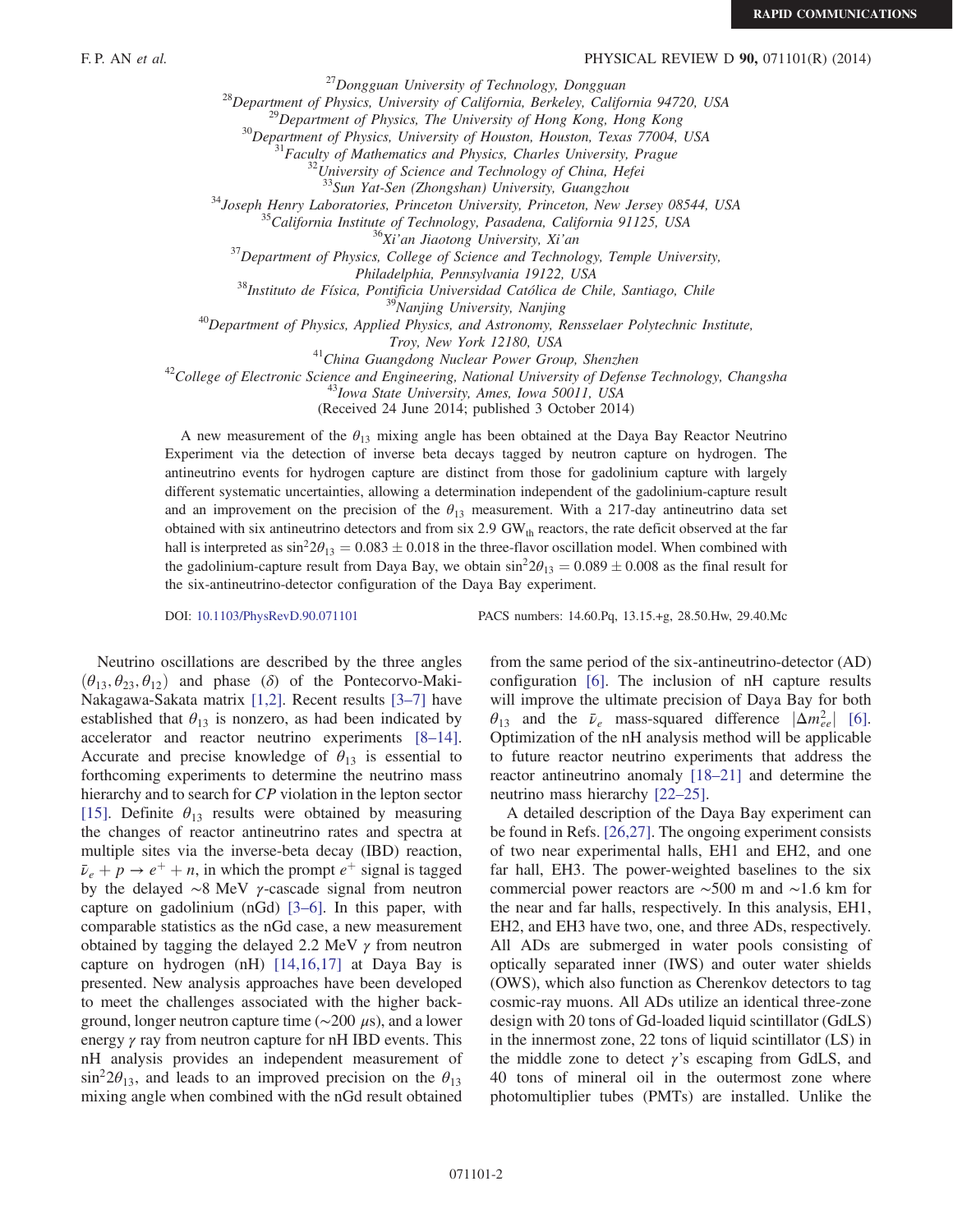<span id="page-2-0"></span>TABLE I. Summary of the hydrogen capture data sample. All the rate quantities are corrected with  $\varepsilon_{\mu}\varepsilon_{m}$ . The bottom row contains the ratio of the measured nH IBD rate to that of nGd from Ref. [\[6\]](#page-6-5).

|                                              | EH1               |                   | EH <sub>2</sub>   | EH <sub>3</sub>   |                                     |                  |
|----------------------------------------------|-------------------|-------------------|-------------------|-------------------|-------------------------------------|------------------|
|                                              | AD1               | AD2               | AD3               | AD4               | AD <sub>5</sub>                     | AD <sub>6</sub>  |
| Live time (day)                              | 191.0             | 191.0             | 189.6             | 189.8             | 189.8                               | 189.8            |
| $R_{\mu}$ (Hz)                               | 201.0             | 201.0             | 150.6             | 15.73             | 15.73                               | 15.73            |
| $\varepsilon_{\mu}\varepsilon_m$             | 0.7816            | 0.7783            | 0.8206            | 0.9651            | 0.9646                              | 0.9642           |
| Candidates                                   | 74136             | 74783             | 69083             | 20218             | 20366                               | 21527            |
| Accidental rate (/AD/day)                    | $64.96 \pm 0.13$  | $64.06 \pm 0.13$  | $57.62 \pm 0.11$  | $62.10 \pm 0.06$  | $64.05 \pm 0.06$                    | $68.20 \pm 0.07$ |
| Fast n rate (/AD/day)                        | $2.09 \pm 0.56$   |                   | $1.37 \pm 0.40$   |                   | $0.10 \pm 0.04$                     |                  |
| $^{9}$ Li/ <sup>8</sup> He rate (/AD/day)    | $2.75 \pm 1.38$   |                   | $2.14 \pm 1.07$   |                   | $0.26 \pm 0.13$                     |                  |
| $^{241}$ Am – <sup>13</sup> C rate (/AD/day) | $0.09 \pm 0.05$   | $0.09 \pm 0.05$   | $0.09 \pm 0.05$   | $0.06 \pm 0.03$   | $0.06 \pm 0.03$                     | $0.06 \pm 0.03$  |
| IBD rate (/AD/day)                           | $426.71 \pm 2.36$ | $434.09 \pm 2.37$ | $382.69 \pm 2.04$ | $47.87 \pm 0.79$  | $46.78 \pm 0.79$                    | $49.02 \pm 0.82$ |
| nH/nGd                                       | $0.653 \pm 0.004$ | $0.654 \pm 0.004$ | $0.658 \pm 0.004$ | $0.653 \pm 0.012$ | $0.641 \pm 0.012$ $0.679 \pm 0.013$ |                  |

nGd events, nH capture can occur in both the LS and GdLS regions, resulting in more nH than nGd events before event selection. The trigger threshold for each AD was set at ∼0.4 MeV based on the logical OR of the number of overthreshold PMTs and the analog sum of their signals [\[28\]](#page-6-9). The vertex and energy were reconstructed utilizing the charge topological information collected by the PMTs. For a 2.2 MeV  $\gamma$ , the vertex resolutions were ∼8 cm in the x-y plane and ∼13 cm in the z direction in a Cartesian coordinate system with the origin at the AD center and the  $+z$  axis pointing upwards. Detector simulation was based on GEANT4 [\[29\]](#page-6-10) with the relevant physical processes validated [\[26\]](#page-6-8). All data from December 24, 2011 to July 28, 2012 were used for this analysis. The live time of each AD is listed in Table [I](#page-2-0).

All triggered events at each site were sequenced according to their time stamps after removing an instrumental background resulting from spontaneous light emission of PMTs [\[3,5\].](#page-6-1) Because of the latency between detectors, events with time separations less than  $2 \mu s$  in the same hall were grouped together for identifying cosmic-ray muons. A water-pool muon was defined as an event with the number of over-threshold PMTs  $> 12$  in the IWS or  $> 15$  in the OWS, while an AD (shower) muon had a visible energy greater than 20 MeV (2.5 GeV) in an AD. Table [I](#page-2-0) lists the total muon rate per AD,  $R_{\mu}$ , which was stable over the entire data-taking period. Due to the long lifetimes of muon spallation products, the AD events were required to occur at least 400  $\mu$ s, 800  $\mu$ s, or 1 s after a water-pool, AD, or shower muon, respectively. The visible energy for each AD event was also required to be greater than 1.5 MeV to reject the low-energy background. The surviving AD events were denoted as "good" events for further study. Coincident events were identified within a 399  $\mu$ s time window,  $T_c$ , beginning at 1  $\mu$ s after each prompt signal candidate [\[30\]](#page-6-11). This procedure classified all good events into singlecoincidence, double-coincidence (DC), and multicoincidence categories. Events in the latter category account for  $~\sim$ 2% of the total and were not included for further analysis.

Since the DC events were dominantly accidentally coincident background, especially in the far hall, a maximum distance of 50 cm between the prompt and delayed vertices was required, rejecting 98% of this background at the cost of a 25% acceptance loss. This cut was one of the major differences between the nH and the nGd analyses. Figure [1\(a\)](#page-2-1) shows the prompt energy vs the delayed energy for all the DC events after this cut in the far hall. The IBD bands are clearly seen for both the 2.2 MeV nH and the

<span id="page-2-1"></span>

FIG. 1 (color online). (a) The prompt vs delayed energy of double-coincidence events with a maximum 50 cm vertex separation for all far-hall ADs, (b) the accidental background sample events, and (c) the delayed energy distribution after subtracting the accidentally coincident background for the far hall (black) and the near halls (red), where the total near-site spectrum was normalized to the area of the far-site spectrum.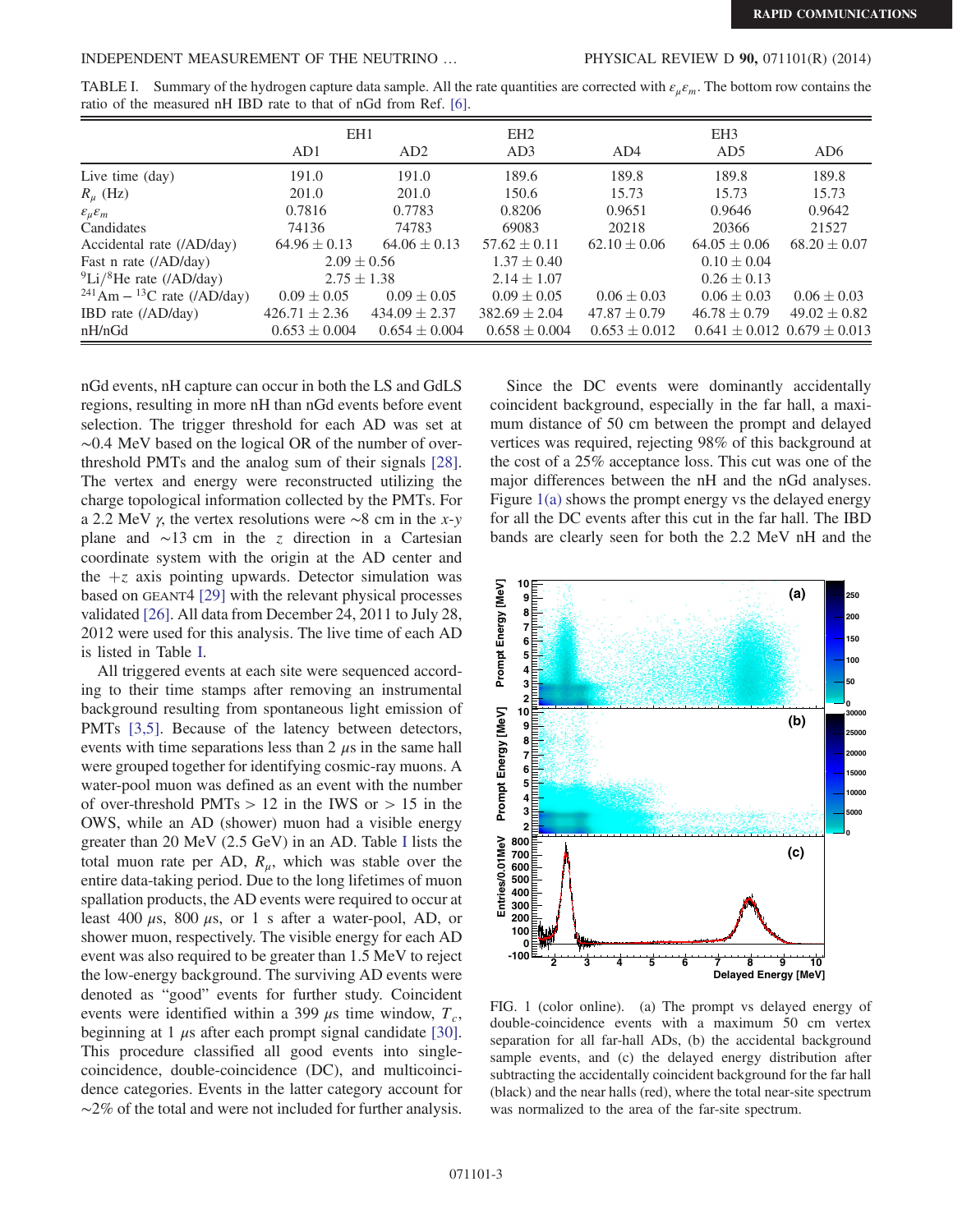8 MeV nGd cases. The measured nH peak was around 2.33 MeV with a resolution of 0.14 MeV. The offset from the true peak value arose from the nonlinear and nonuniform energy response, which was pegged to the nGd capture peak in the reconstruction. The  $\gamma$ 's from <sup>40</sup>K and  $208$ Tl decays are observed around 1.5 and 2.6 MeV, respectively, and the continuous bands from 1.5 to 3 MeV are from the decay products of  $^{238}$ U and  $^{232}$ Th. The nH IBD candidates were obtained by requiring the prompt energy to be less than 12 MeV and the delayed energy to be within  $\pm 3\sigma$  of the measured nH peak in each AD. The numbers of the candidates are listed in Table [I.](#page-2-0)

The four identified backgrounds in the selected sample are accidental coincidences, cosmogenically produced fast neutrons and  ${}^{9}Li/{}^{8}He$ , and neutrons from the retracted  $241$ Am- $13$ C calibration source. The delayed signals of the latter three are all from correlated neutron captures.

The following procedure was adopted for removing the accidental coincidence background. An accidental background sample (ABS) consisting of  $N_{\text{ABS-tot}}$  events was first generated by pairing two single events separated by at least 10 hours. The same distance and energy cuts were then applied to the ABS events, resulting in  $N_{\text{ABS-cut}}$  events. As shown in Fig. [1\(b\)](#page-2-1), the ABS describes well the pattern of the low-energy region in Fig. [1\(a\)](#page-2-1). The spectra of correlated events dominated by IBD,  $N_{IBD}(\xi)$ , were then obtained by subtracting the accidental background from the DC events,  $N_{\rm DC}$ :

<span id="page-3-1"></span>
$$
N_{\mathrm{IBD}}(\xi) = N_{\mathrm{DC}}(\xi) - R \cdot T_{\mathrm{live}} \cdot \frac{N_{\mathrm{ABS-cut}}(\xi)}{N_{\mathrm{ABS-tot}}},\qquad(1)
$$

<span id="page-3-0"></span>where  $\xi$  represents the quantity under study (such as the delayed energy),  $T_{\text{live}}$  is the live time of data taking listed in Table [I,](#page-2-0) and  $R$  is the random coincidence rate that can be written as [\[30\]](#page-6-11)

$$
R = R_s \times e^{-R_s T_c} \times R_s T_c e^{-R_s T_c}, \qquad (2)
$$

where  $R_s$  is the singles rate,  $e^{-R_sT_c}$  gives the probability of no prior coincidence within  $T_c$ , and  $R_sT_ce^{-R_sT_c}$  is the probability of a trigger from an accidental coincidence within  $T_c$ . Table [I](#page-2-0) lists the average rate of the accidental background in Eq. [\(2\)](#page-3-0) for each AD.

While the statistical uncertainty of  $R_s$  is negligible, a systematic uncertainty is caused by the presence in the single event sample of a very small fraction of genuine correlated events for which either the prompt or the delayed event is not detected. The singles rate  $R<sub>s</sub>$  was determined to be ∼22 Hz from the average of the good triggered event rates before and after excluding both the DC events and the multicoincidence events. The systematic uncertainty in  $R_s$ , estimated from the difference of these two rates, was found to be 0.18%, 0.16%, and 0.05% for the EH1, EH2, and EH3, respectively. The singles rate  $R_s$  was observed to have a slow downward trend  $\left($  < 0.36%/day) immediately after

## F. P. AN *et al.* PHYSICAL REVIEW D **90**, 071101(R) (2014)

an AD was installed in water and became stable after about 4 months. The slow variation of  $R_s$  was taken into account by performing the accidental subtraction [Eq. [\(1\)\]](#page-3-1) on a run-by-run basis, with each run lasting about 2 days.

Figure [1\(c\)](#page-2-1) shows the delayed energy spectra for the DC events in the near and far halls after subtracting the accidental background. Very similar spectra, clearly showing the nH and nGd peaks, were observed for all ADs. The procedure of accidental background subtraction was validated by checking the distribution of distance between the prompt and delayed vertices, as shown in Fig. [2.](#page-3-2) Simulation studies indicated IBD events rarely occurred with the prompt and delay vertices separated beyond 200 cm. Figure [2](#page-3-2) shows a flat distribution consistent with zero for the region beyond 200 cm. The distribution of the difference of the delayed and prompt times after all other cuts is shown in Fig. [3](#page-4-0) to further validate the accidental subtraction and justify the 399  $\mu$ s  $T_c$  cut. The accidentalbackground-subtracted spectra are consistent with no events of coincidence time longer than 1.5 ms.

The procedures for evaluating the  ${}^{9}Li/{}^{8}He$ , fast neutron, and  $^{241}$ Am –  $^{13}$ C backgrounds follow those in Ref. [\[3\]](#page-6-1), except for three different selection cuts: the delayed energy cut, the distance cut, and an additional cut,  $E > 3.5$  MeV, on the prompt energy to suppress the accidental background. The fast-neutron background is significantly higher than in the nGd case because the LS region is more accessible to the externally produced fast neutrons. The other two backgrounds are also slightly different due to detector geometry configuration. All background rates are listed in Table [I.](#page-2-0)

The number of predicted IBD events, N, summed over various detector volumes  $v$  (GdLS, LS, and acrylic vessels) is given as

<span id="page-3-2"></span>

FIG. 2 (color online). Distributions of the distance between the prompt and the delayed vertices after the accidental background was subtracted for the near halls (blue) and the far hall (red). The inset plot shows the distance distributions for both the near-hall DC events (blue) and the expected accidental background sample (black).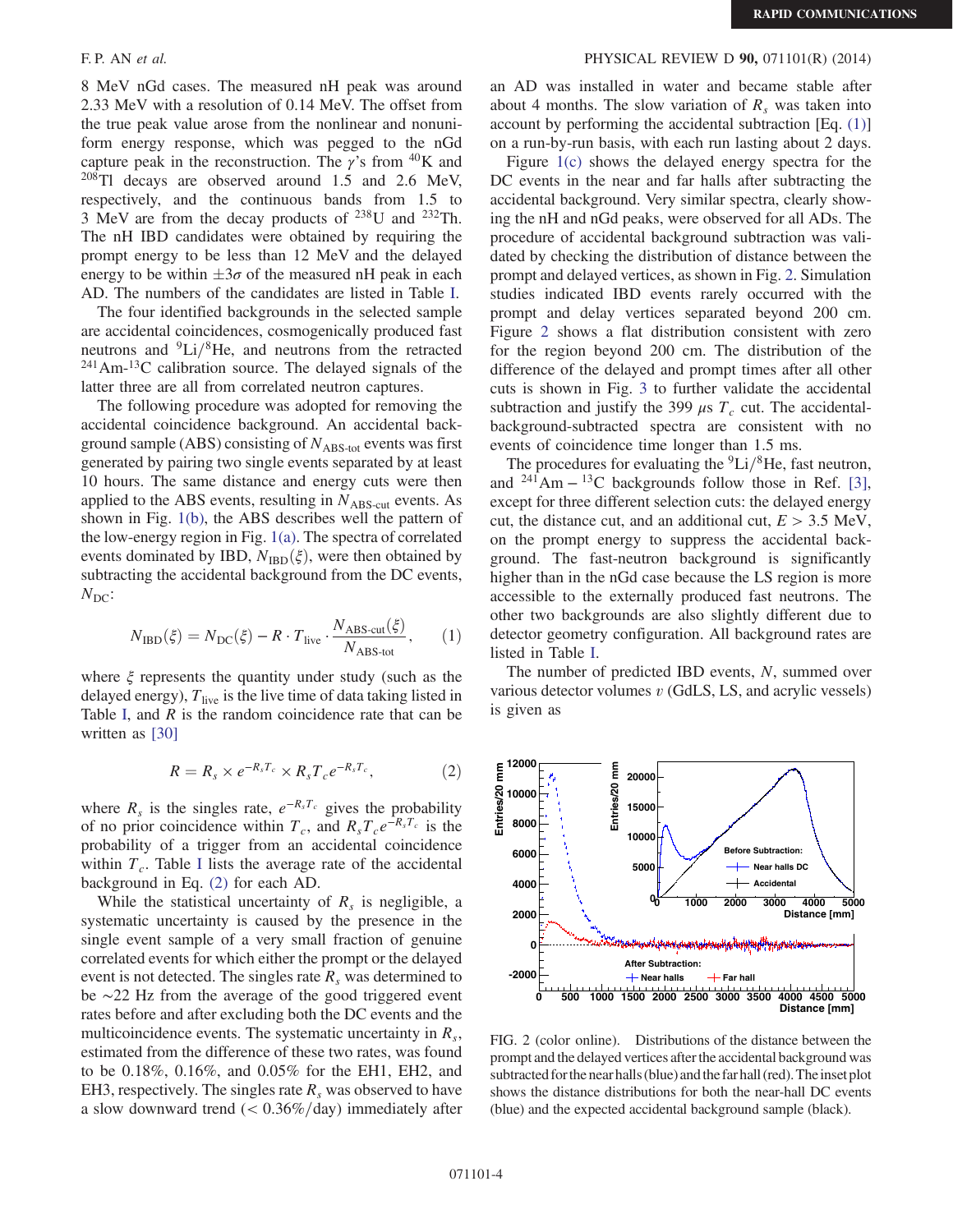INDEPENDENT MEASUREMENT OF THE NEUTRINO … PHYSICAL REVIEW D 90, 071101(R) (2014)

<span id="page-4-0"></span>

FIG. 3 (color online). Distribution of the delayed minus prompt time of the EH3 data sample. The blue histogram shows coincidences after all cuts except on the time difference. The black curve shows the predicted distribution for accidental coincidences.

$$
N = \phi \sigma \varepsilon_{\mu} \varepsilon_{m} \left[ \sum_{v}^{\text{GdLS}, \text{LS}, \text{Acry.}} N_{p,v} f_{v} \varepsilon_{ep,v} \varepsilon_{ed,v} \varepsilon_{t,v} \right] \varepsilon_{d}, \quad (3)
$$

where  $\phi$  is the antineutrino flux, which was modeled as in Ref. [\[6\],](#page-6-5) and  $N_p$ ,  $\sigma$ , and f are the number of protons, the IBD cross section, and the hydrogen capture fraction, respectively. The efficiency  $\varepsilon_{\mu}$  is the efficiency of the muon veto and  $\varepsilon_m$  is the efficiency of the multiplicity cut for the DC selection [\[30\].](#page-6-11) The efficiency  $\varepsilon_{ep}$  ( $\varepsilon_{ed}$ ) is the prompt (delayed) energy cut efficiency, and  $\varepsilon_t$  ( $\varepsilon_d$ ) refers to the efficiency of the time (distance) cut.

The  $\theta_{13}$  analysis is based on relative rates, as in Refs. [\[3,5\],](#page-6-1) such that uncertainties that are correlated among ADs largely cancel and the uncorrelated uncertainties give the dominant contributions.

The central values of  $\varepsilon_{ep}$  and  $\varepsilon_{ed}$  were evaluated from the simulation. The prompt energy cut at 1.5 MeV caused about 5% inefficiency in  $\varepsilon_{ep}$  for GdLS and LS events and a much higher loss in the acrylic. The slight variations in energy scale and resolution among different ADs introduced an uncorrelated uncertainty of 0.1%. For  $\varepsilon_{ed}$ , the  $3\sigma$ energy cut around the nH capture peak made the efficiency largely insensitive to the small variations of energy calibration and resolution. The efficiency  $\varepsilon_{ed}$  also included a small contribution from the low-energy tail of nGd capture events. The uncertainty in  $\varepsilon_{ed}$  was determined by using a spallation neutron sample. Since the spallation neutron fluxes for neighboring ADs were nearly identical and the relative nGd acceptance in the GdLS region was accurately measured [\[3,5\],](#page-6-1) a comparison of the spallation neutron rates between nH and nGd captures gave an uncertainty of 0.5%. Simulations of IBD events in different ADs with as-built dimensions were also consistent with this uncertainty estimate.

The central value of  $\varepsilon_t$  was also evaluated with the simulation. The sources of the uncorrelated uncertainty include the number densities of various isotopes in LS and GdLS, the neutron elastic and capture cross sections, and the precision of time measurements. A chemical analysis showed that the density difference among the ADs is less than 0.1% and that the weight fractions of carbon and hydrogen among the ADs differed by less than 0.3%, limited by the instrumental precision. The uncertainty in number densities introduced a 0.1% uncorrelated uncertainty in  $\varepsilon_t$ . The precision of the timing measurement was studied using  $\beta$ - $\alpha$  coincident events from the decay chain of <sup>214</sup>Bi-<sup>214</sup>Po-<sup>210</sup>Pb originating from the <sup>238</sup>U cascade decays. With the same procedure of accidental subtraction applied, a comparison of the measured lifetime of <sup>214</sup>Po with the known value (237  $\mu$ s) verified that the uncertainty on the timing precision due to the electronics was at the level of 0.1%. In total, the uncorrelated uncertainty was taken as 0.14%. A study of a clean nH IBD sample with the prompt energy  $> 3.5$  MeV for the ADs in the two near halls also confirmed this conclusion.

The central value of  $\varepsilon_d$  was directly measured from the distribution of the distance between the prompt and delayed vertices (see Fig. [2\)](#page-3-2). The uncorrelated uncertainty, caused by the slight variations in the vertex reconstruction bias and resolution, was estimated to be 0.4%.

The value and uncertainty of  $N_p$  in GdLS were discussed in Ref. [\[26\]](#page-6-8). The proton number  $N_p$  in the LS region was determined in the same way and its uncorrelated uncertainty of 0.13% was dominated by the uncertainty of the Coriolis-mass-flow meter. The H-capture fraction,  $f$ , was less than unity due to neutron capture on Gd and C, and was estimated by the simulation to be 96% in the LS region and 16% in the GdLS region. The relative difference among ADs is negligible [\[5\]](#page-6-12).

The selected nH IBD sample was about 65% of the size of the nGd IBD sample [\[6\].](#page-6-5) The total uncorrelated uncertainty per AD was 0.67%, as summarized in Table [II](#page-4-1). The nH/nGd ratios among ADs 1, 2, and 3 agreed

<span id="page-4-1"></span>TABLE II. The per-AD relative uncorrelated uncertainty summary. The quoted uncertainties on the efficiencies are independent of volume. The combined uncertainty takes into account the relative GdLS, LS, and acrylic masses. The last column indicates whether the uncorrelated uncertainties for the nH and nGd analyses are coupled.

|                        | Uncorrelated uncertainty | Coupled |  |
|------------------------|--------------------------|---------|--|
| $N_{p,\text{GdLS}}$    | 0.03%                    | yes     |  |
| $N_{p,\text{LS}}$      | 0.13%                    | no      |  |
| $N_{p,\text{Acrylic}}$ | 0.50%                    | no      |  |
| $\varepsilon_{ep,v}$   | $0.1\%$                  | yes     |  |
| $\varepsilon_{ed,v}$   | $0.5\%$                  | no      |  |
| $\varepsilon_{t,v}$    | 0.14%                    | yes     |  |
| $\mathcal{E}_d$        | $0.4\%$                  | no      |  |
| Combined               | $0.67\%$                 |         |  |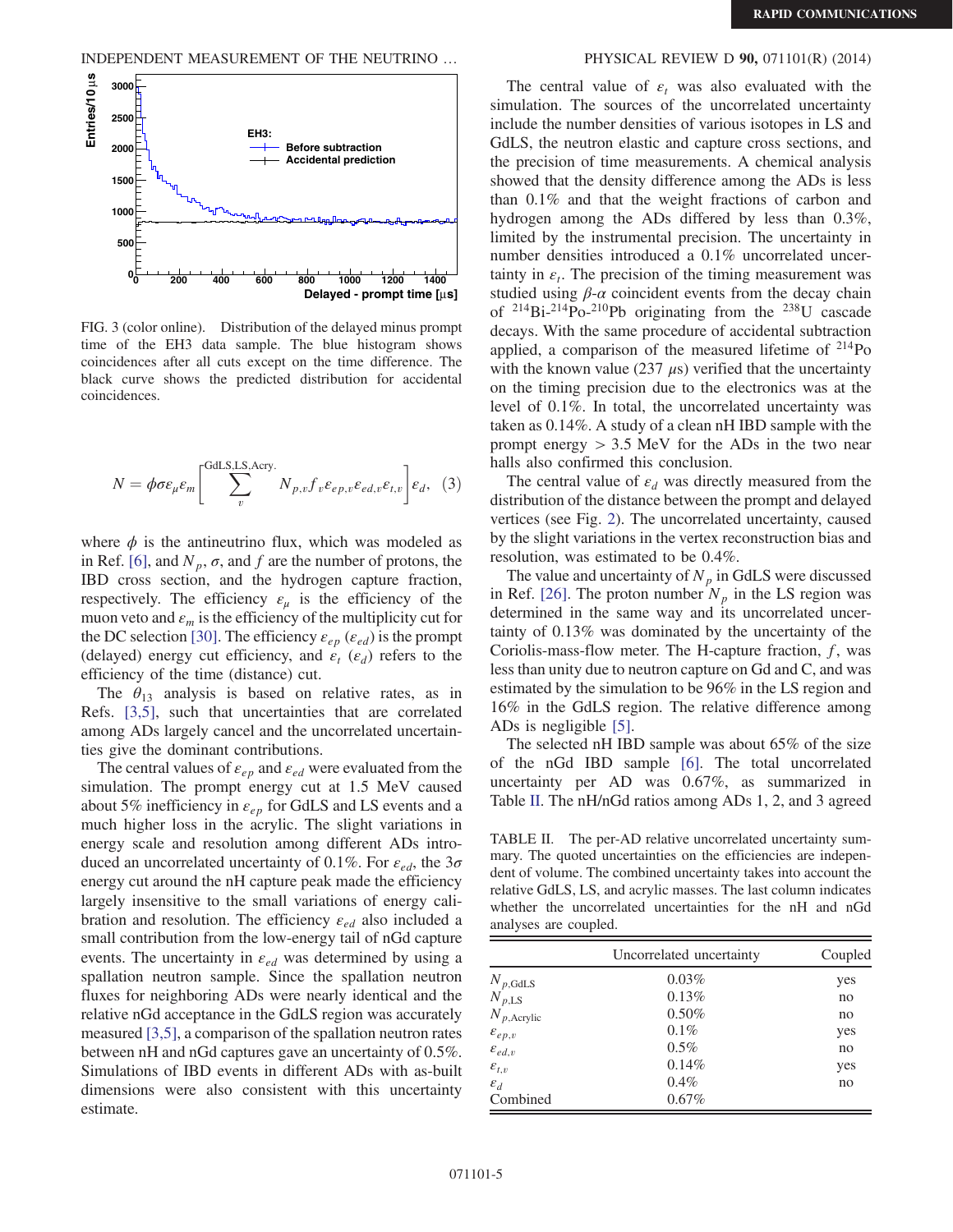<span id="page-5-0"></span>

FIG. 4 (color online). The detected energy spectrum of the prompt events of the far-hall ADs (blue) and near-hall ADs (open circle) weighted according to baseline. The far-to-near ratio (solid dot) with the best-fit  $\theta_{13}$  value is shown in the lower plot. In the inset is the ratio of the measured to the predicted rates in each AD vs baseline, in which the AD4 (AD6) baseline was shifted relative to that of AD5 by 30  $(-30)$  m.

within 0.6%, as shown in Table [I](#page-2-0), which provided a strong confirmation of the uncorrelated uncertainty per AD.

Figure [4](#page-5-0) shows a comparison of the prompt spectra of the far hall and the near halls weighted by the near-to-far baseline ratio, along with the ratio of the measured-topredicted rates as a function of baseline. Clear evidence for electron antineutrino disappearance is observed. A  $\chi^2$ with pull terms for nuisance parameters as in Refs. [\[3,5\]](#page-6-1) is minimized to extract  $\sin^2 2\theta_{13}$  from the detected nH IBD rate deficit. The value of  $|\Delta m_{31}^2|$  is taken from MINOS [\[31\]](#page-6-13). The best fit is  $\sin^2 2\theta_{13} = 0.083 \pm 0.018$ with  $\chi^2 = 4.5$  for four degrees of freedom. The increase in  $\chi^2$  is 20 when  $\theta_{13}$  is set to zero, ruling out this null assumption at 4.6 standard deviations. The expected far/ near ratio based on the best-fit  $\sin^2 2\theta_{13}$  value is compared to data in Fig. [4](#page-5-0).

The nH result is an independent measurement of  $\theta_{13}$ and provides a strong confirmation of the earlier measurement using nGd [\[6\]](#page-6-5). Currently both the nH and nGd [\[6\]](#page-6-5) uncertainties are statistics dominated. With only statistical uncertainties considered in the nH fit, the uncertainty of  $\sin^2 2\theta_{13}$  is 0.015, about 70% of the total uncertainty when uncertainties are added in quadrature, which is the same for the nGd analysis. The dominant systematic uncertainties are also independent of the nGd

# F. P. AN *et al.* PHYSICAL REVIEW D **90,** 071101(R) (2014)

analysis. For example, the delayed-energy cut is uncoupled (uncorrelated) because the impact of the relative energy-scale difference on the fixed-energy threshold in the nGd analysis [\[3,5,6\]](#page-6-1) is avoided with the data-driven  $3\sigma$  cut. Further couplings are noted in Table [II](#page-4-1). With all uncoupled uncertainties included in the nH fit, the uncertainty of  $\sin^2 2\theta_{13}$  is 0.017 (90% of the total uncertainty in quadrature). By conservatively taking all coupled quantities to be fully coupled, the correlation coefficient is about 0.05, indicating an essentially independent measurement of  $\theta_{13}$ . The weighted average of nH and nGd [\[6\]](#page-6-5) results is  $0.089 \pm 0.008$ , improving the nGd result precision by about 8%.

In summary, with an nH sample obtained in the six-AD configuration, by comparing the rates of the reactor antineutrinos at the far and near halls at Daya Bay, we report an independent measurement of  $\sin^2 2\theta_{13}$  which is in good agreement with the one extracted from the minimally correlated nGd sample. By combining the results of the nH and nGd samples, the precision of  $\sin^2 2\theta_{13}$  is improved. In general, with different systematic issues, results derived from nH samples will be important when the nGd systematic uncertainty becomes dominant in the future. It is also expected that nH analysis will enable other neutrino measurements [\[18,22\]](#page-6-6).

Daya Bay is supported in part by the Ministry of Science and Technology of China, the United States Department of Energy, the Chinese Academy of Sciences, the National Natural Science Foundation of China, the Guangdong provincial government, the Shenzhen municipal government, the China General Nuclear Power Corporation, Key Laboratory of Particle & Radiation Imaging (Tsinghua University), Ministry of Education, Key Laboratory of Particle Physics and Particle Irradiation (Shandong University), Ministry of Education, Shanghai Laboratory for Particle Physics and Cosmology, the Research Grants Council of the Hong Kong Special Administrative Region of China, University Development Fund of The University of Hong Kong, the MOE program for Research of Excellence at National Taiwan University, National Chiao-Tung University, and NSC fund support from Taiwan, the U.S. National Science Foundation, the Alfred P. Sloan Foundation, the Ministry of Education, Youth and Sports of the Czech Republic, the Joint Institute of Nuclear Research in Dubna, Russia, the CNFC-RFBR joint research program, the National Commission of Scientific and Technological Research of Chile, and the Tsinghua University Initiative Scientific Research Program. We acknowledge Yellow River Engineering Consulting Co., Ltd. and China railway 15th Bureau Group Co., Ltd. for building the underground laboratory. We are grateful for the ongoing cooperation from the China General Nuclear Power Corporation and China Light & Power Company.